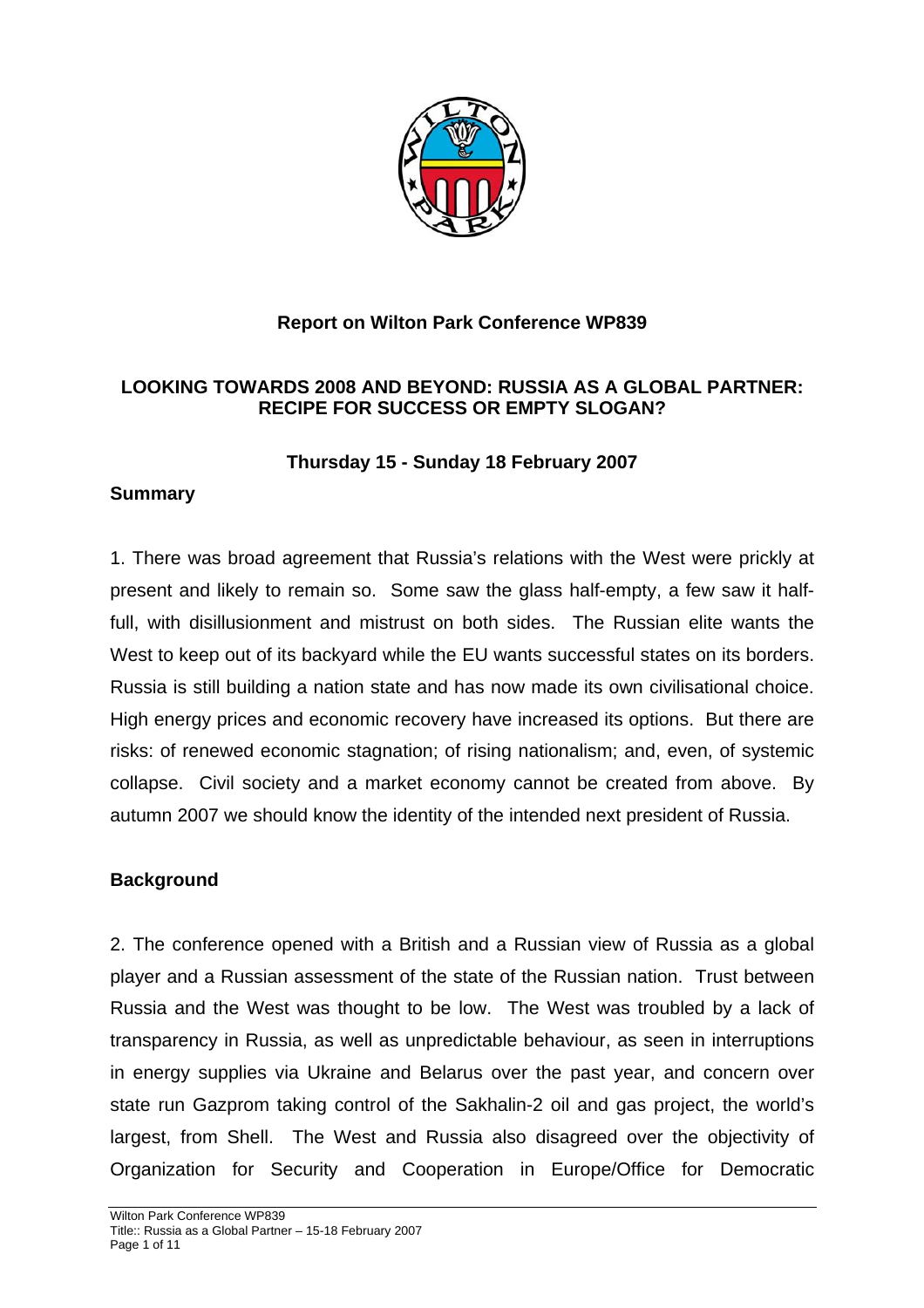Institutions and Human Rights (OSCE/ODIHR) election observation missions, and over their respective roles and interests in the common neighbourhood – especially Ukraine, Belarus, Moldova and the South Caucasus. The West wanted these countries to be well governed, democratic and prosperous, whereas Russia appeared to have an interest in them remaining weak, poor and conflict-ridden. The glass appeared to be more half-empty than half-full.

3. In President Putin's address to the nation last year, he highlighted the need to tackle corruption, and to promote the rights and freedoms of citizens, democracy and civil society. Russia signed up to all of these on joining the Council of Europe and in the Partnership and Cooperation Agreement with the EU. Last year's G8 summit in St Petersburg produced a declaration on Global Energy Security. It contained commitments to open, transparent and competitive markets for energy production, supply, and transit; and to equitable, stable and effective legal frameworks as well as the obligation to uphold contracts. Shortly afterwards, Gazprom's monopoly on gas exports was effectively confirmed, and problems arose with the Sakhalin-2 project. Was it possible to take President Putin at his word, at a time when the EU's relationship with Russia was in trouble precisely over some of these issues? There were similar concerns about words and deeds in the Russia/NATO relationship. This was not just an issue for Russia, but one for the broader international community too.

4. Participants agreed that Russia has increased its economic and financial strength, with average GDP growth of around 6-7% per annum, debts repaid and huge currency reserves. It is the world's largest energy exporter, and Gazprom the third largest publicly traded company in the world. Living standards are improving and President Putin's popularity ratings are over 70%. The big question in everyone's mind is the succession in 2008. Will Mr Putin depart the presidency, maybe retaining an important role in the state, or will he stay on for a third term after all? Some thought that once a new president was elected, the notion of a key post-presidential role for Mr Putin was a mirage: there cannot be "two Tsars". Once the new man was president, he would hold the power, even if it took him a year or so to establish full freedom of action. Then he would expunge the power of the previous regime, as Mr Putin himself had done. This view was in conflict with another proposition, that Mr Putin could remain the driving force in Russian politics for many more years to come,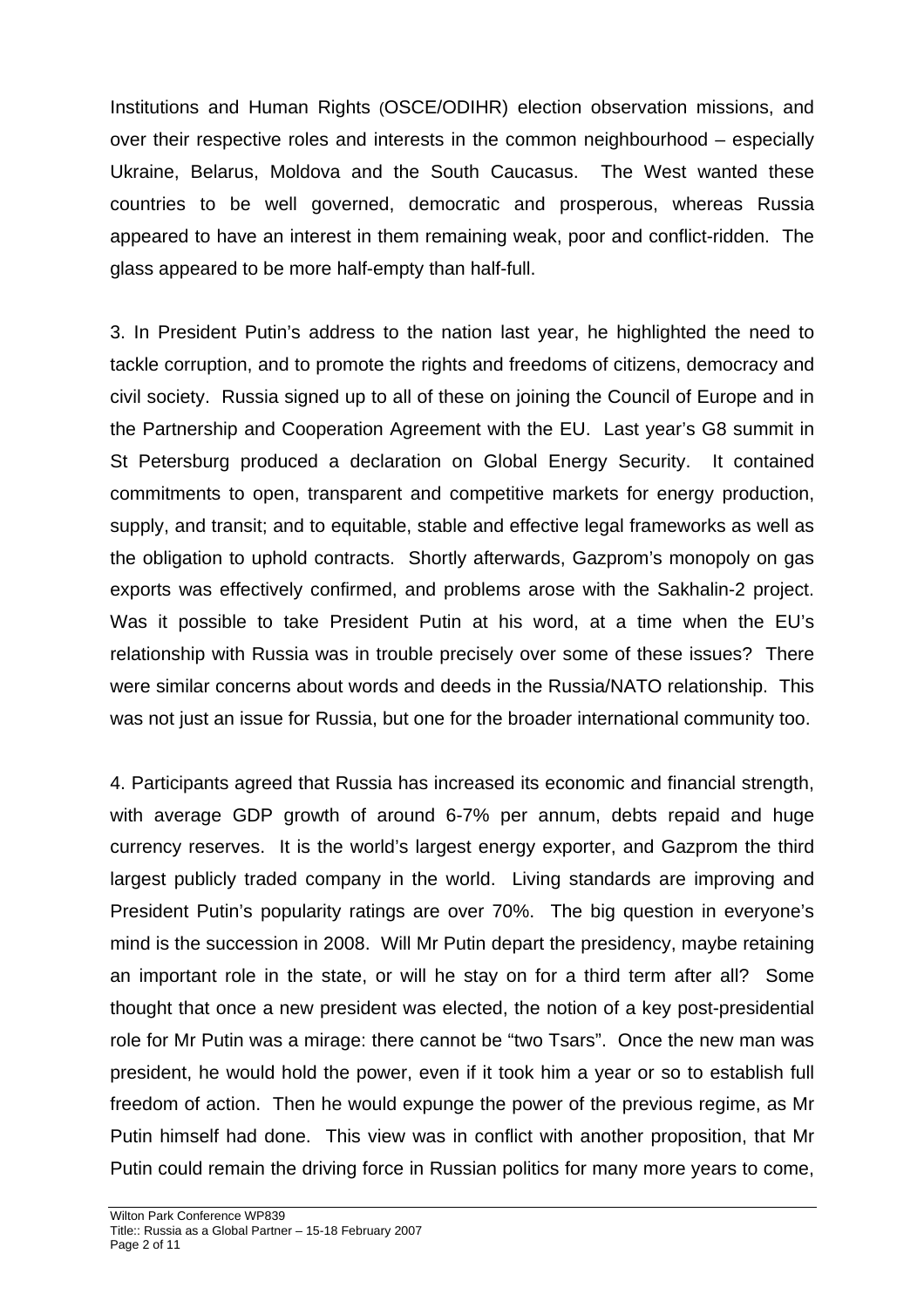and could, for example, run for president in the 2012 election. The promotion on 15 February of Defence Minister Sergei Ivanov to First Deputy Prime Minister, so as to hold the same status as the other likely presidential candidate, Dmitry Medvedev, was thought to be a signal that both were in the running and no decision had yet been taken.

5. In the Duma, the Kremlin has constructed a bi-partisan system: projections for the elections in December 2007 suggest that the two Kremlin-sponsored parties – United Russia and Just Russia – would both garner a sizeable proportion of the votes (though currently they have about 46% and 8% of the vote respectively, with 12% going to the nationalist Liberal Democrats, 19% to the Communists, and 6% to the liberal parties). In March, regional elections will be held. These are important, as regional elites control local media, and if President Putin sets two presidential candidates against each other, they will not know which to support. Nationalists could make gains.

6. Russia's apparent strength was questioned. Economic recovery was not guaranteed to continue. While the Chechen War was said "to have been won", attention was drawn to the increased instability around Chechnya, especially in Dagestan and Ingushetia. The bureaucracy has exploited popular demand for stability in order to extend its control over society. Now people want its power to interfere reduced because it encourages corruption and obstructs private business. Attempts to establish an "efficient" authoritarian regime could split the elite, causing a systemic crisis, which only renewed democratisation could fend off. Two outcomes were possible: renewed modernisation after 2008, or a nationalist-fascist reaction to maintain control. One speaker described the crisis scenario as wishful thinking by liberal intellectuals.

## **Foreign Policy**

7. Russians thought their country had overcome its identity crisis in foreign policy. It was no longer the "sick man of Eurasia", and had regained the status of a great power, capable of operating pragmatically and independently from other centres of power. It had shown that it had a role to play in solving the world's problems.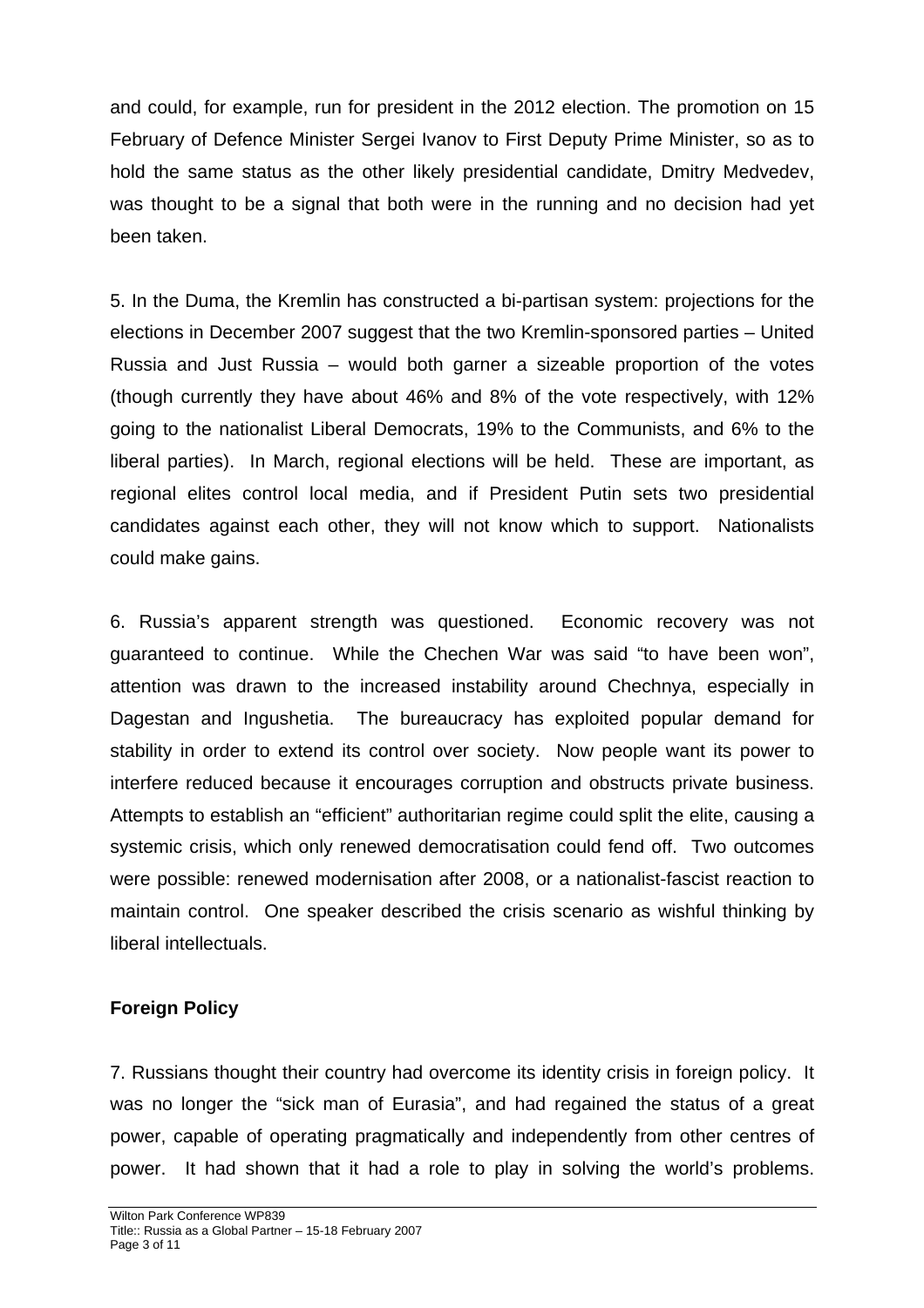President Putin's speech on February [1](#page-3-0)0 at the Wehrkunde in Munich<sup>1</sup> was seen as a response to that of US Defence Secretary Gates. Observers were struck more by Mr Putin's presence and robust tone than by the content of the speech – in previous years Sergei Ivanov had usually attended the conference. Russians resented the US's agenda of spreading democracy – tantamount to "spreading happiness by force" - but were not characteristically anti-western. A Russian view was that Russia could not be a partner of the West, as it was part of the West, but wanted to be treated as an equal. Although some Russians were convinced that the West was out to destroy Russia, this was not the prevailing opinion.

8. There is arguably more frustration than stagnation in the **EU- Russia** relationship. Disagreements over Iraq still lurk in the background, as well as suspicions in Moscow that the new EU member states are ill-disposed towards Russia. There are fundamental differences of approach: the EU is technocratic, while Russia operates on the basis of "sovereign will". EU speakers did not deem there to be a crisis, and thought that the existing Partnership and Cooperation Agreement plus the Four Common Spaces provided an adequate framework pending the formulation of a new EU/Russia agreement desired by Moscow. Negotiations on a mandate for a new one were blocked by Poland over Russian policy on meat imports from Poland. The German Presidency hoped that this obstacle would be removed swiftly.

9. New trade agreements are expected to enter into force soon, and progress is sought on visa issues. The Northern Dimension includes Norway and Iceland in the relationship. While roadmaps exist for the Common Spaces, real content is still lacking, especially in matters such as judicial reform, human rights and corruption. New rules on the movement of foreigners seem counter to the principle of free movement of people. The EU wants Russia to ratify the Energy Charter, to ensure reliability of supply, but the more it insists, the more steps Russia takes to defend its perceived energy interests, and calls for reliability of demand. On a more positive level, once Russia joins the World Trade Organisation (WTO), a comprehensive Free Trade Agreement is a possibility. In foreign policy, the two sides could do more together, but it is not easy to identify common positions. In particular, Russia is

 $\frac{1}{1}$ 

<span id="page-3-0"></span>http://www.securityconference.de/konferenzen/rede.php?menu\_2007=&menu\_konferenzen=&sprache=en&id=1 79&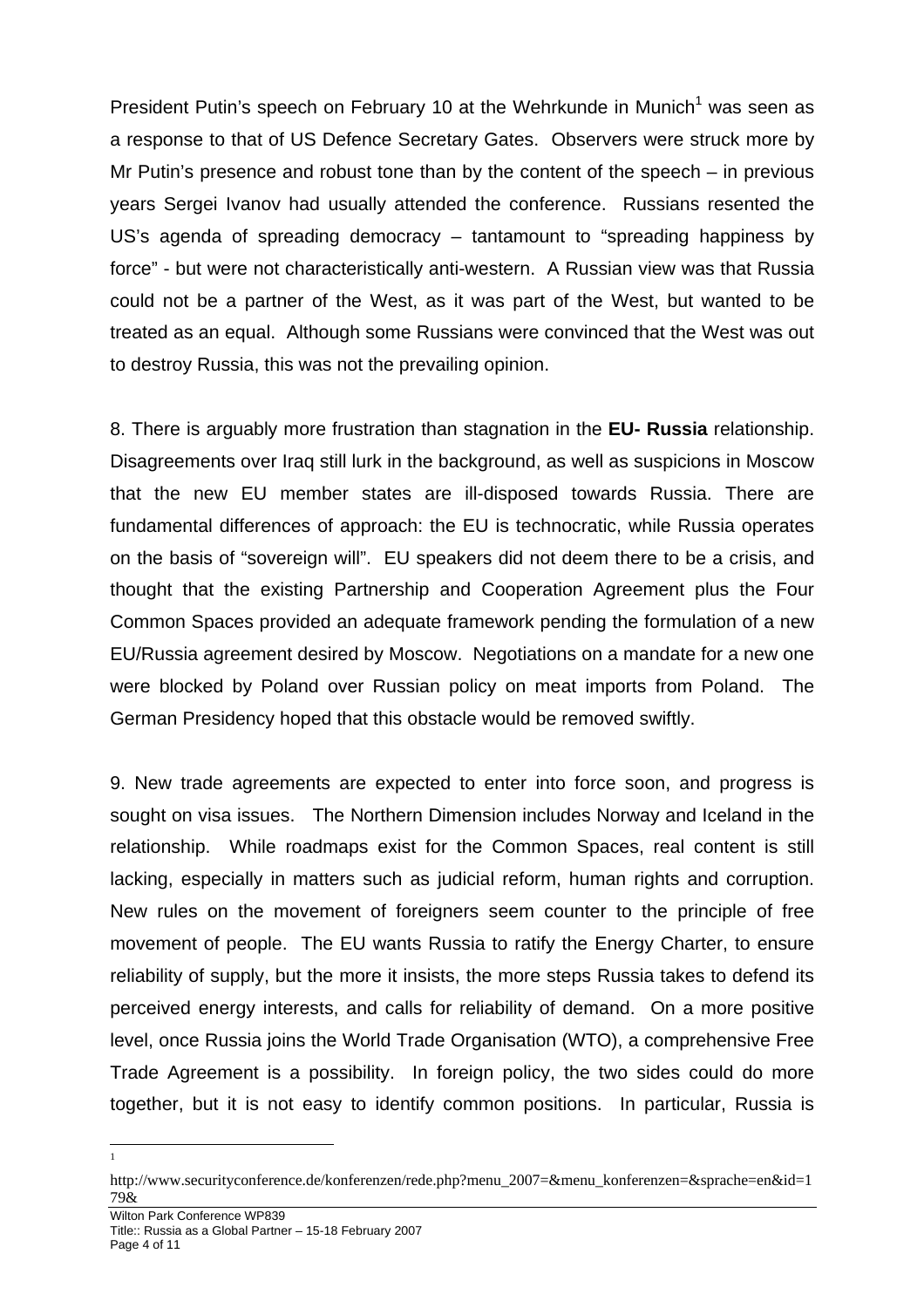unhappy with EU cultivation of the near neighbours, which it sees as encroachment on Russia's sphere of influence. Could Russia ever accept a choice by Ukrainians of a different way of life?

10. Trade is booming between the EU and Russia but there is still a "civilisational disconnect". Some regard Russian and European values as different. Because they "look the same" westerners have come to expect Russia to share their values but Europe doesn't expect countries like China to share them. Expectations in the 1990s on both sides were exaggerated. One Russian speaker saw EU-Russia relations more as a question of accommodation than integration: Russia did not want to adopt EU norms. Others thought Russia was using EU systems in pensions, for example, as a model. There was also disagreement as to whether ordinary Russians regarded the EU as a threat to Russia. The "harder" line on these issues was shared by the Kremlin elite, and should therefore be taken seriously. It was suggested that for the first time there was a gap opening between the opinions of the Russian ruling elite and the intelligentsia. The latter wanted integration with the EU based on European values. Many of them did not see Russia as "special". It could be democratic: Russians had twice voted for democratisers and polls showed that 60% endorsed "western values". If the price of oil fell dramatically, how would the rulers deal with this? The "law of unintended consequences" was cited. If the regime fails to reform it could bring about its own collapse, as happened under President Gorbachev. If this occurred, the leadership would be forced to start again with another modernisation project.

11. Looking ahead to the EU-Russia summit in May and the G8 summit in June, the key western priorities are to lay down a clear energy partnership, curb Iran's nuclear ambitions, and find a solution to Kosovo's status that will avoid deadlock in the UN. Chancellor Merkel has called on Russia to ratify the Energy Charter, but so far there is no progress. The G8 Presidency wants a rule of law initiative to strengthen the Group as a community of values. It will cover human rights and Russian support will be needed.

12. Some of the myths surrounding Sino-Russian relations were explored in discussion of **China** as an alternative pole of attraction for Russia. Some speakers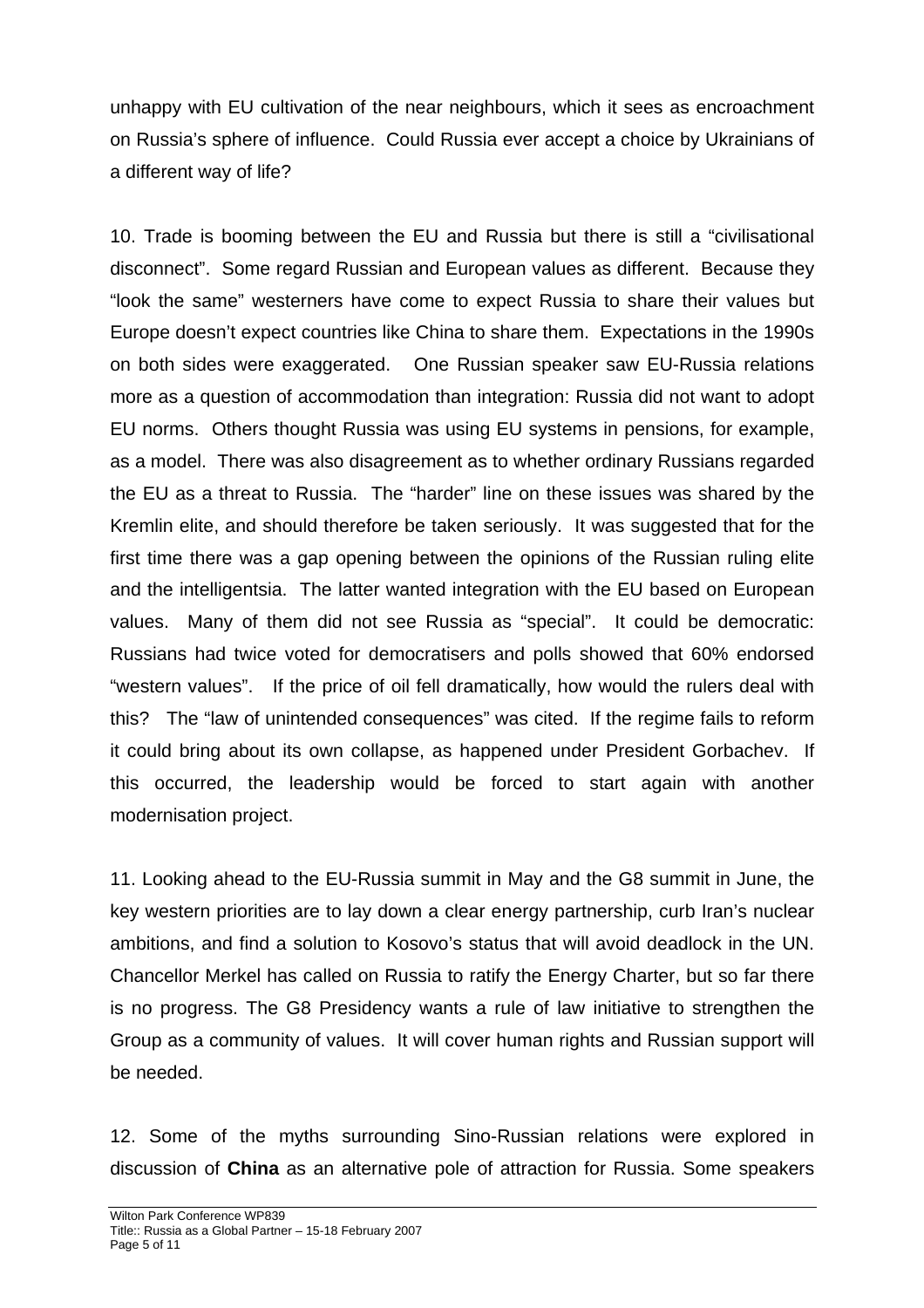defended the notion of a "balanced" Russian foreign policy. Others considered that its partnership with China was limited while serving as a useful counterbalance to the United States. Russia and China have few shared objectives, but, rather, conflicting interests in Asia. Some 60% of Russian trade is with the EU, and only 6% with China (mostly energy, consumer goods imports and Russian arms exports). Turning its energy policy east is not an option for Russia, and only confuses the West about Russian intentions and bona fides (good faith). Both countries attach more importance to their relations with the West than those with each other. A military alliance between China and Russia was deemed unlikely.

# **Internal Issues**

13. A discussion of the **media** reached an uncontested conclusion: that the role of a free media as society's watchdog was absent in Russia today. There is no-one to growl or bark at the authorities, and thus to contribute to good governance. The present authorities observed how Berezovsky's and Gusinsky's media built up support for Yeltsin in the run-up to the 1996 elections, when he had only 2-3% popular support, and learned a lesson from it. Now they run all the media outlets of broad influence in Russia, in particular by controlling television. No-one tells journalists what the rules are, but everyone knows what they are. Ekho Moskvy, which is fairly independent, is owned by Gazprom and tolerated by the authorities as a safety valve for the intelligentsia. But it is impossible for journalists to check their facts adequately, or to give both sides of an argument. Freedom of the media could only be re-established with the consent of the authorities: it could not be imposed from below. Use of the Internet was growing rapidly, however. It was suggested that the notions of accountability and transparency are simply not understood in Russia. Corruption is often excused as a culturally endemic. But it is really about personal enrichment. This gives ruling clans an incentive to stay in power. Russians have to deal with this themselves: transparency cannot be exported. Nevertheless, Russia has signed up to over 40 Council of Europe Conventions, so cannot argue that "arbitrary rules" are being forced on it.

14. A panel on Russia's **"soul and national identity"** threw up further divergent Russian opinions on these issues. One view was that different religions gave rise to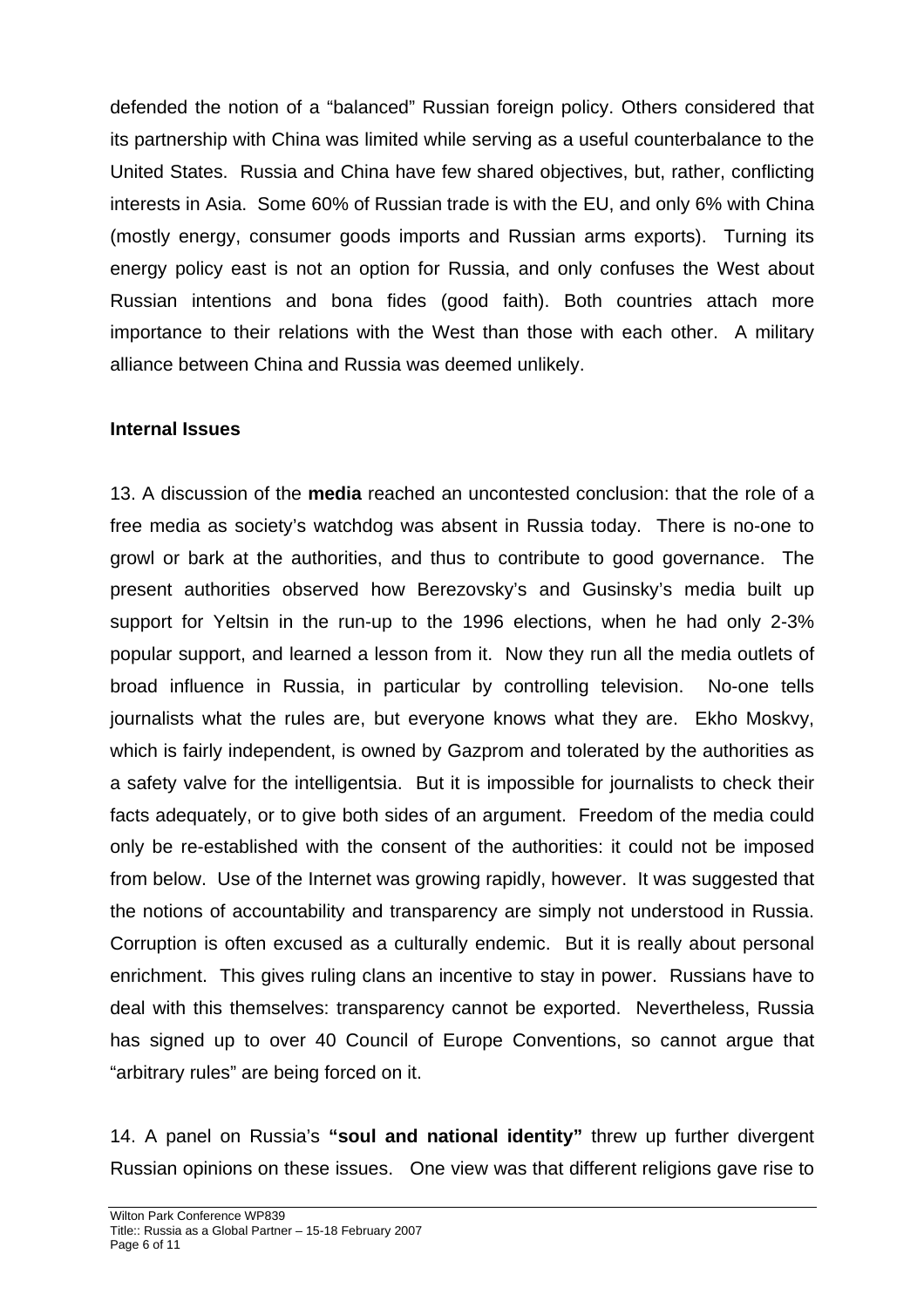different world views and hence different political and social systems, and that the Russian "soul" is compatible with western ideologies such as communism and liberal democracy but not willing to sacrifice all to an ideology like Marxism-Leninism. The Russian Orthodox view concerns the unity of power and the people, and the Communist Party of the Soviet Union represented a sort of quasi-church. The concept of political competition was an alien idea, so Russia was developing a model based on strong personal power. Russia will not copy all western systems, but will develop according to its spiritual principles. Others saw things differently: any country's national identity is closely linked to its past, and Russians have no memory prior to the Stalinist regime. That is why today they view the periods when Khrushchev and Brezhnev were in power as times of tranquillity. Russians do not like extremism. This mood is exploited by the ruling class to stop people from remembering the repression of the Gulag, which resulted in the arrest and trial of over 52 million people. Over a million death sentences were carried out. One speaker asked, if Orthodox Christianity is deemed to prevent Russia from integrating with Europe, how is it that Greece, Romania and Bulgaria have been able to integrate.

15. Russia is still building its nation state. In the past it had always been an empire, but now ethnic Russians comprise 75% of the national population. Cynicism has taken root, together with abdication of civic responsibility. Differences also emerged over the role and rights of Muslims in Russia and the extent of a threat from Muslim fundamentalism. The question was asked: what is a "Russian soul" and does it include the country's Muslims? Several speakers expressed concern about the racist attacks in Kondopoga in Karelia, among others, and the increase in skinhead violence especially against Central Asians.

16. Russia wants stability around its borders, first and foremost. This includes regime stability and no "colour revolutions". And while Russia has close links with NATO in the NATO-Russia Council, many Russians still perceive NATO as a serious security threat. Historical ties between Russia and the other CIS states should not be ignored. They are natural. Some of the regimes in these countries are attracted to the Russian political model, but the latter offers no succession model for them, as seen in December after the death of the President of Turkmenistan. Ukraine has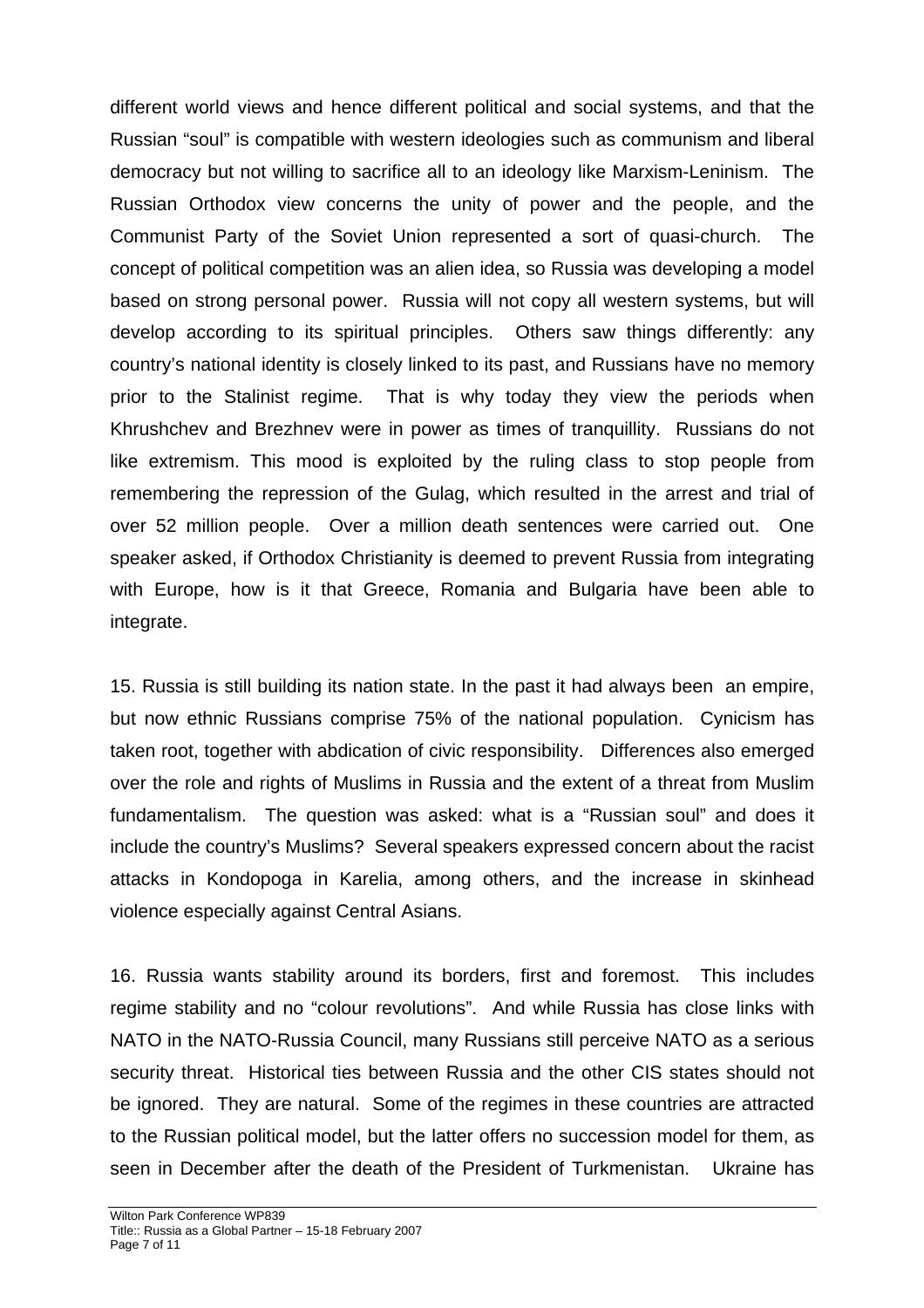broken away from this model. Russia's apparent lack of interest in equitable solutions to the "frozen conflicts" in the former Soviet region means they remain "cesspools of corruption" and add nothing to regional security. It was argued that an independent Kosovo was not a precedent for their independence, as Russians sometimes suggest, because Kosovo is a UN protectorate. Would Russia like Abkhazia and South Ossetia to be under UN control? In response one participant said that Russia learned zero-sum thinking from the West. It does not see why NATO military infrastructure should move closer to Russia. It wants friendly neighbours but will no longer subsidise their energy supplies. It was pointed out that Russia's trade with the Commonwealth of Independent States (CIS) states was in decline; all of them, including Russia, were trading more and more with other partners such as Europe.

## **Economy**

17. There were differences of opinion both between Russian and between western speakers as to the sustainability of Russia's economic recovery. Had it recovered, or was it in remission? The post-1998 recovery had flattened off. Could a crisis be looming, as a consequence of "Dutch disease" and excessive dependence on oil revenues? There are poor as well as rich "petro-states". Russia's energy revenues are not enough to modernise the state. Its demographic crisis is dramatic, and not the same as Europe's, as it is a consequence of the high male mortality rate, and not just a declining birthrate. Depopulation in the Far East is high, while the population in the deprived south is rising. From 2008 the working population will decline by one million per annum, and there is no obvious substitute. There is a growing gap between rich and poor people and rich and poor regions. Large companies are flush with state orders but cannot be sure these will be extended beyond 2008. Increased defence spending keeps the inefficient military going, but reform has not taken place. Foreign direct investment remains very weak. Foreign business people find Russia untransparent and so are wary. Murders such as that of the journalist Anna Politkovskaya cause foreign companies to worry about security.

18. While the Stabilisation Fund has sterilised most of the excess liquidity in the economy, structural reform has slowed and in many spheres stalled completely.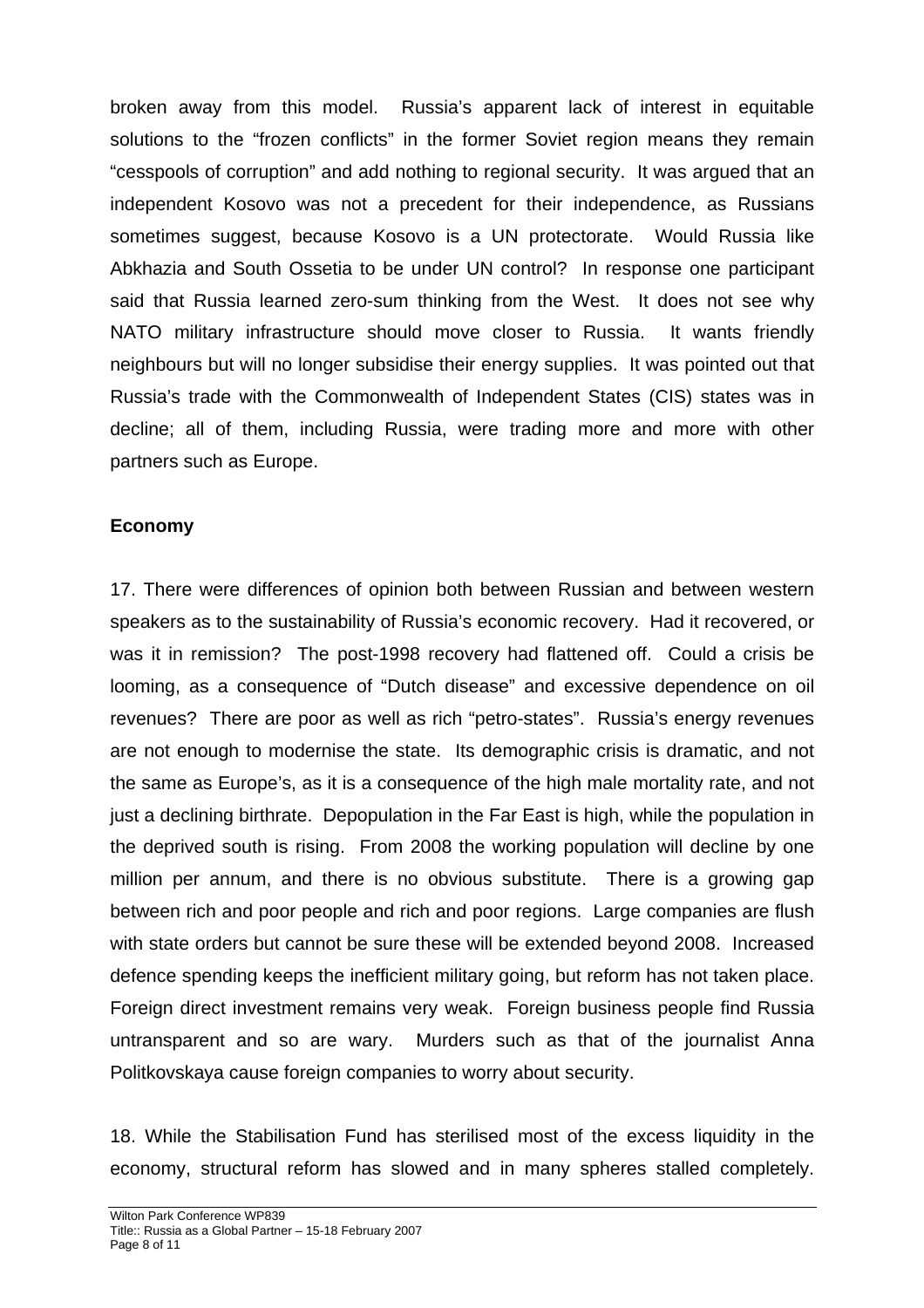Administrative capacity is poor and corruption rising. State ownership has expanded: whereas in January 2004 the state controlled 11% of the voting stock in Russia's 20 largest companies, it now controls 39%. But the Russian state is a poor manager and decisions are made to accord with the personal interests of the managers. Lines have blurred between the state's role as owner and that of regulator. There is no sign of a strategic vision for the sectors involved.  $2$  Price competitiveness is falling. In a study of revealed comparative advantage, almost all of Russia's high performers are raw materials, such as rough timber, pig iron, etc, apart from nuclear fuel, freight wagons and nuclear power equipment. Compared with the US, China, Brazil, and India, Russian manufactures are not competitive. This raised the question: should Russia even try to compete in, say, the motor industry? R & D are still a large sector, but its scientists are ageing and most R & D is still funded by the state and not by industry. Another factor is the declining workforce, especially in Siberia and the Far East. In India and China it is still growing. State intervention is seen by some of the government as the answer, while others want innovation and structural reform. Russia is reluctant to learn from other states, especially given the perception that western advice led to the chaos of the 1990s.

## **Energy**

19. Throughout the conference, the issue of energy was repeatedly raised, both as a crucial factor in EU-Russia relations and on a global level, and in discussions of transparency and governance. Dependence on Russian energy supplies is growing. The recent deal between Shell and Gazprom was described by one speaker as a shotgun marriage and raised the question as to whether the market could thrive without clear laws and rules. New pipelines via the Gulf of Finland are designed to reduce dependence on transit countries, following the disputes with Ukraine and Belarus. The Baltic is becoming an important hub. While the Russian state continued to acquire an ever stronger role in the Russian energy sector, beyond Russia's borders Turkmenistan and Turkey had become major players, one as a supplier of gas and the second as a new transit route. While Russia spoke of the Far East as an alternative market for its energy exports, in practice there was virtually no

<span id="page-8-0"></span>l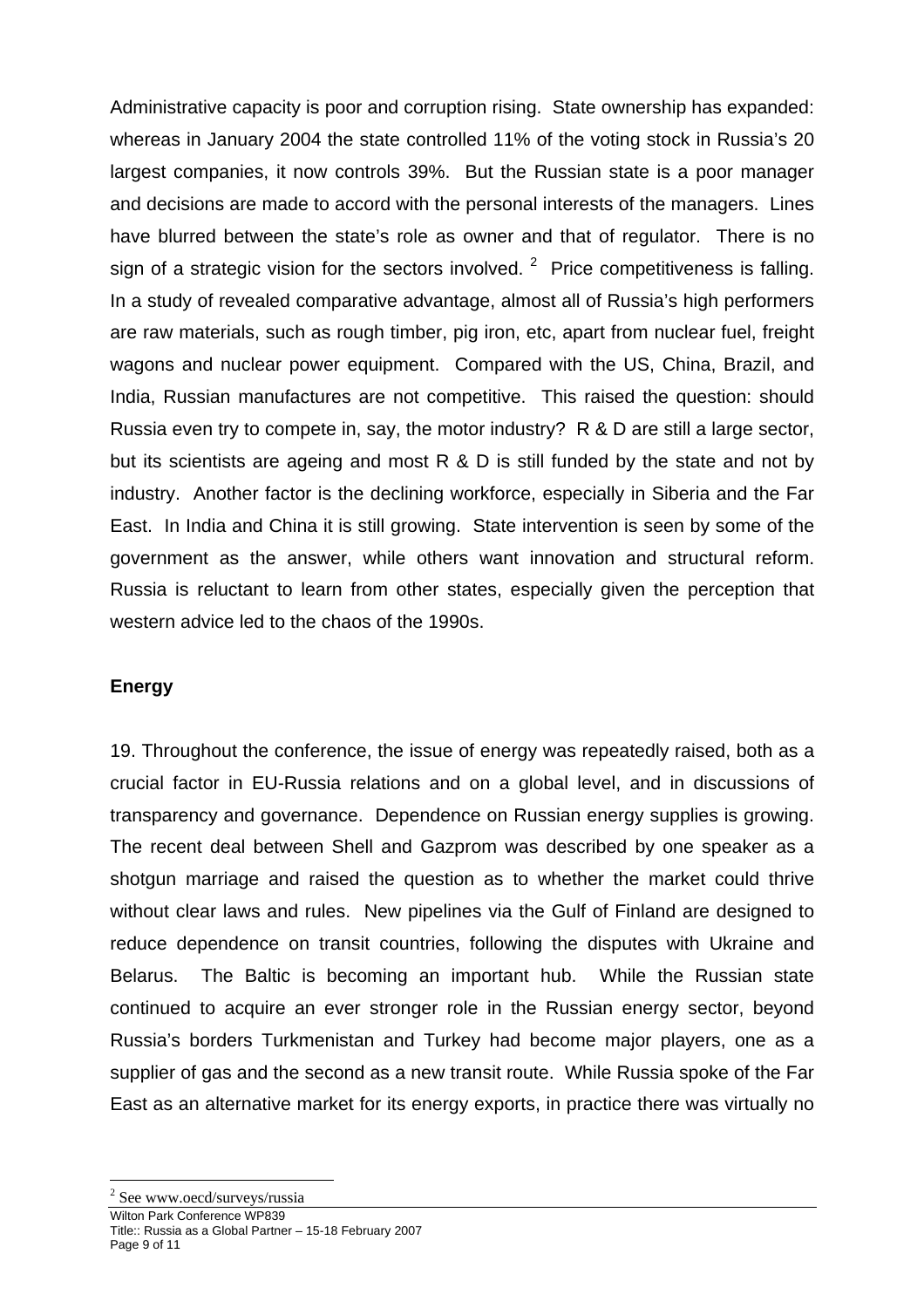infrastructure for this trade as yet. And the EU paid a good price, while China was looking for discounted rates.

20. With regard to security of supply, Europe is concerned about the lack of upstream investment, especially in gas, and security of foreign direct investment. Russia is interested in a level playing field for downstream acquisition. Russians say they want mutual dependence, and the right to buy European distributors, such as the UK's Centrica. Experts are asking whether there will be sufficient gas for Russian domestic use and rising exports. The answer could be yes, provided that Russia reduces domestic consumption, improves energy efficiency and invests upstream. How certain is this? After a slowdown in 2004-5 (partly because of the Yukos crisis) in 2006 Russia generated 45% of world oil supplies, the growth provided by private companies. But the state is increasing its ownership and has restricted foreign access to strategic oilfields. Oil companies want a pipeline to Murmansk, rather than to the Far East, as the oil to fill the latter has not been found yet. There is still no law on the subsoil or on taxation. Economic governance is weak. Kazakhstan is set to triple production by 2015, while Russia needs to develop new deposits. External financing is likely to be needed. There are only three Production Sharing Agreements in place, and Russians, up to the President himself, have said they are safe. It is unlikely that there will be any more. Russia remains a high risk environment for investment.

## **The Future**

21. In a concluding session participants looked more closely at reasons for the deterioration in Russia relations with the West, and Russia's possible future development. The need for an enemy, and tensions around Russia's borders are partly to blame for Russia's return to previous styles of power. Naturally the West is concerned at Russia's resurgence and assertiveness. Russia wants to preserve the *status quo* internally and around its borders. Whereas President Gorbachev had used foreign policy in order to achieve domestic reform, Russia's foreign policy is now a consequence of its domestic development. The trend is towards a hybrid authoritarian power, with centralised power legitimised by elections. Foreign policy is